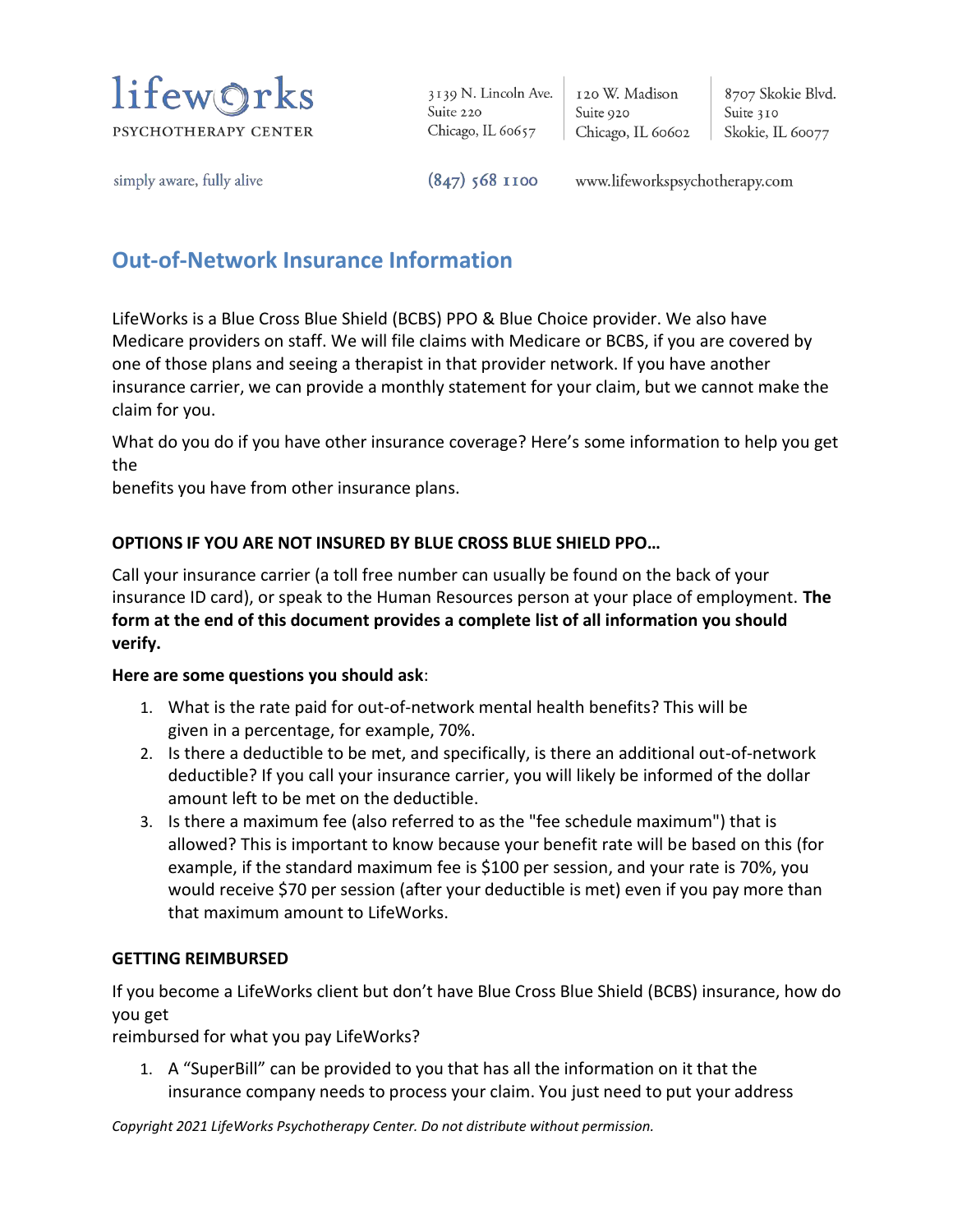and insurance ID# on the form. Some insurance carriers require you to submit the SuperBill with a basic claim form.

- 2. Make a copy of the SuperBill for yourself, and then attach it to your insurance claim form (you can download online at your insurance company's website or get a copy from your HR department). Mail that to your insurance company.
- 3. It may take as long as 4-6 weeks to receive your reimbursement and an explanation of benefits (EOB). The EOB will detail each date of service (DOS), the amount you paid, the maximum fee allowed, the reimbursement rate, and the amount you have been reimbursed.
- 4. LifeWorks cannot file claims for you unless you are covered by BCBS PPO, Blue Choice or Medicare.